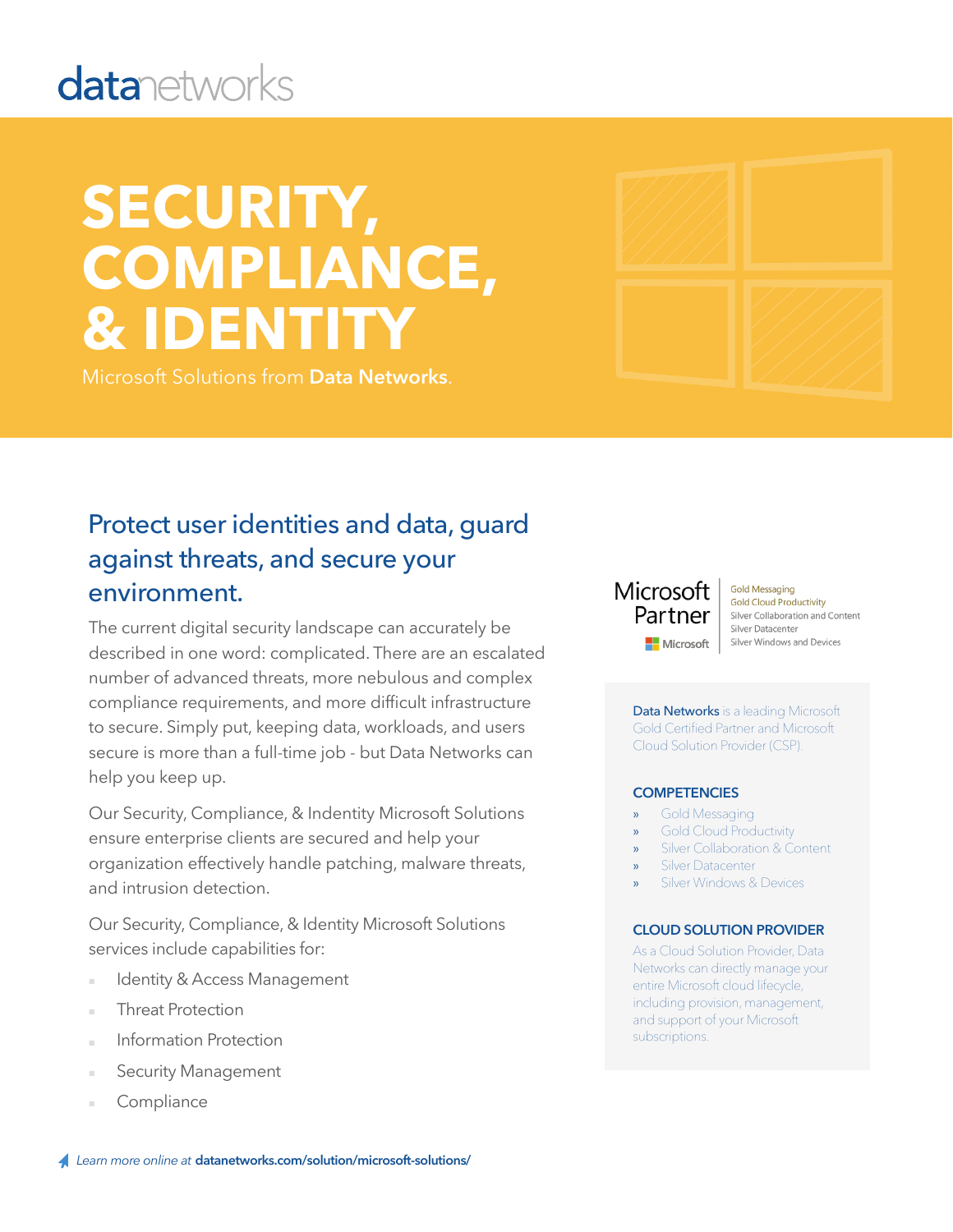## **Identity & Access Management**

#### Manage identities, access controls, and stop breaches before they escalate.

Increased threats in the cybersecurity landscape means organizations are under more regulatory pressure than ever to protect access to sensitive data and resources. An effective Identity & Access Management solution enables your organization to initiate, capture, record, and manage user identities and their related access permissions in an automated manner. We use behavioral analysis to provide actionable insights to ensure you have a sound approach to manage your users and groups, as well as secure access to on-premises and cloud applications.

#### Safeguard and Manage Identities

When moving to the cloud, security boundaries between different parts of sensitive data are important to preserve. Keep your users' identities and data secure by implementing Azure Key Vault, a centralized service for storing sensitive application data. Using a key vault to securely store sensitive data allows you to logically isolate the data you are storing. Each key vault is a collection of cryptographic keys and cryptographically protected data (known as secrets), and the key vault controls access to the keys and secrets. Data Networks' expert Microsoft engineers can implement Azure Key Vault to keep your organization's user IDs and sensitive data secure.

Azure Key Vault - cloud service for securely storing and accessing secrets

#### Detect and Respond to Identity-Based Threats

With identity-based attacks on the rise, organizations require the ability to detect when attackers exploit, misuse, or steal enterprise identities. Given the penchant for attackers to use credentials and leverage Active Directory (AD), it is now more critical than ever to detect identity-based activity by protecting credentials, privileges, cloud entitlements, and the systems that manage them.

Our team can design your identity-based threat response using solutions that leverage your on-premises Active Directory signals to identify, detect, and investigate advanced threats, compromised identities, and malicious insider actions directed at your organization.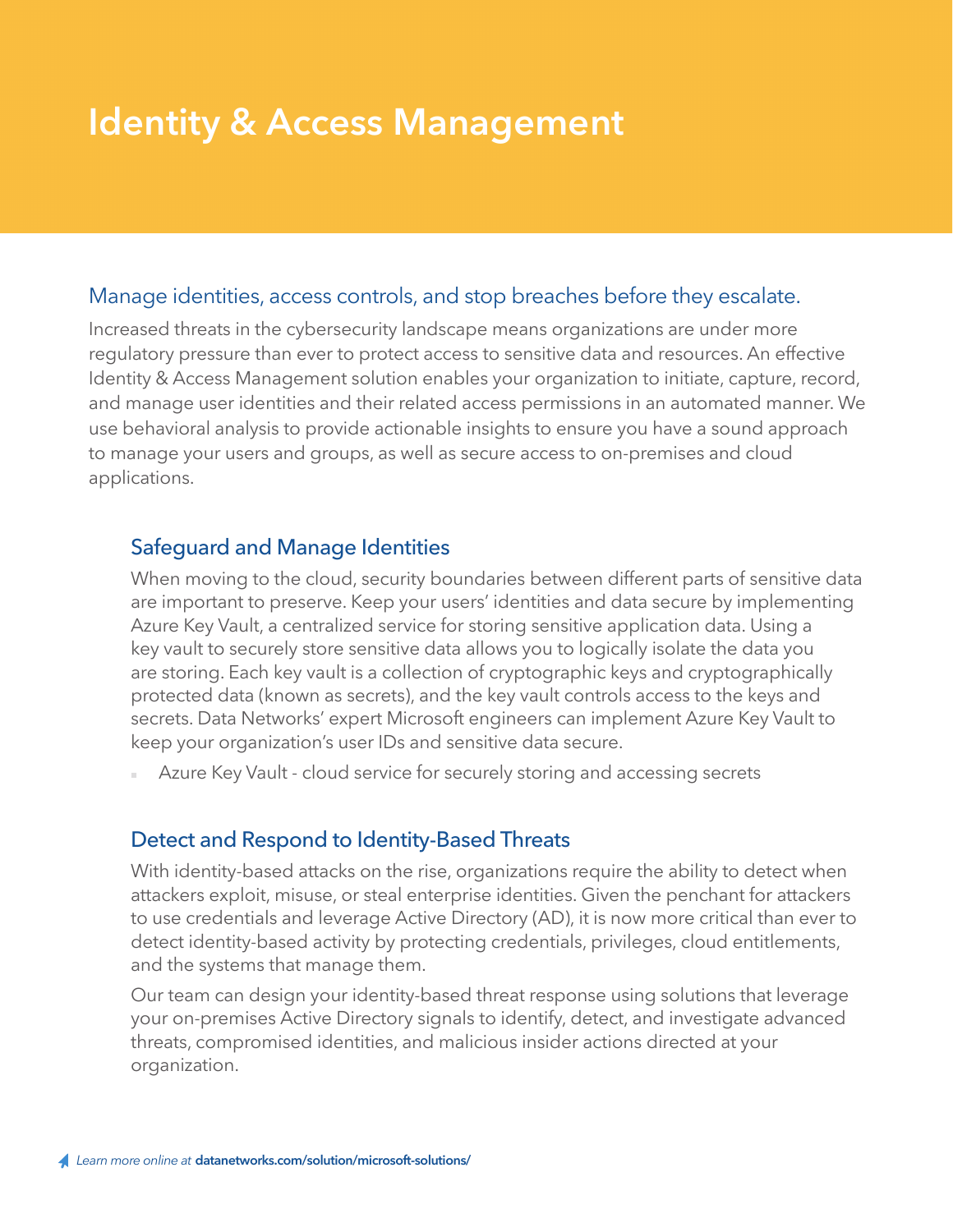- Microsoft Defender for Identity an on-premises platform that leverages on-premises Active Directory signals to help protect your organization from advanced targeted attacks by automatically analyzing, learning, and identifying normal and abnormal entity behavior.
- Microsoft Defender for Cloud Apps brings the security capabilities traditionally available to on-premises systems to SaaS cloud applications like Dropbox, Office 365, G Suite, and Salesforce. It enables deeper visibility, comprehensive controls, and enhanced protection against cloud security issues.

#### Protect Against Password Attacks

Help protect your organization against breaches due to lost or stolen credentials by implementing a strong authentication method.

Hello, which allows users to sign in using biometrics. **ALIGNMENT** Password attacks are among the most common threats to any organization. From bruteforce to social engineering to dictionary attacks, there are countless methods attackers use to obtain your users' passwords. The best way to reduce password vulnerabilities and keep your data safe is to eliminate passwords entirely with solutions like Windows

Get started by enabling Multi-Factor Authentication (MFA) across all your accounts, experience with fewer with fewer which requires users to sign in with at least two authentication factors: something they know (like a password or PIN), something they are (such as biometrics), and/or something they have (such as a trusted device).

- Windows Hello a reliable, fully integrated biometric authentication based on facial recognition or fingerprint matching.
- Multi-Factor Authentication (MFA) adds a layer of protection to the sign-in process by requiring users to provide additional identity verification, such as scanning a fingerprint or entering a code received by their phone.
- Windows Defender Credential Guard prevents attackers from being able to retrieve credentials from operating system memory by maintaining them in a virtualized environment that is only accessible by privileged system software and is not directly accessible by privileged users.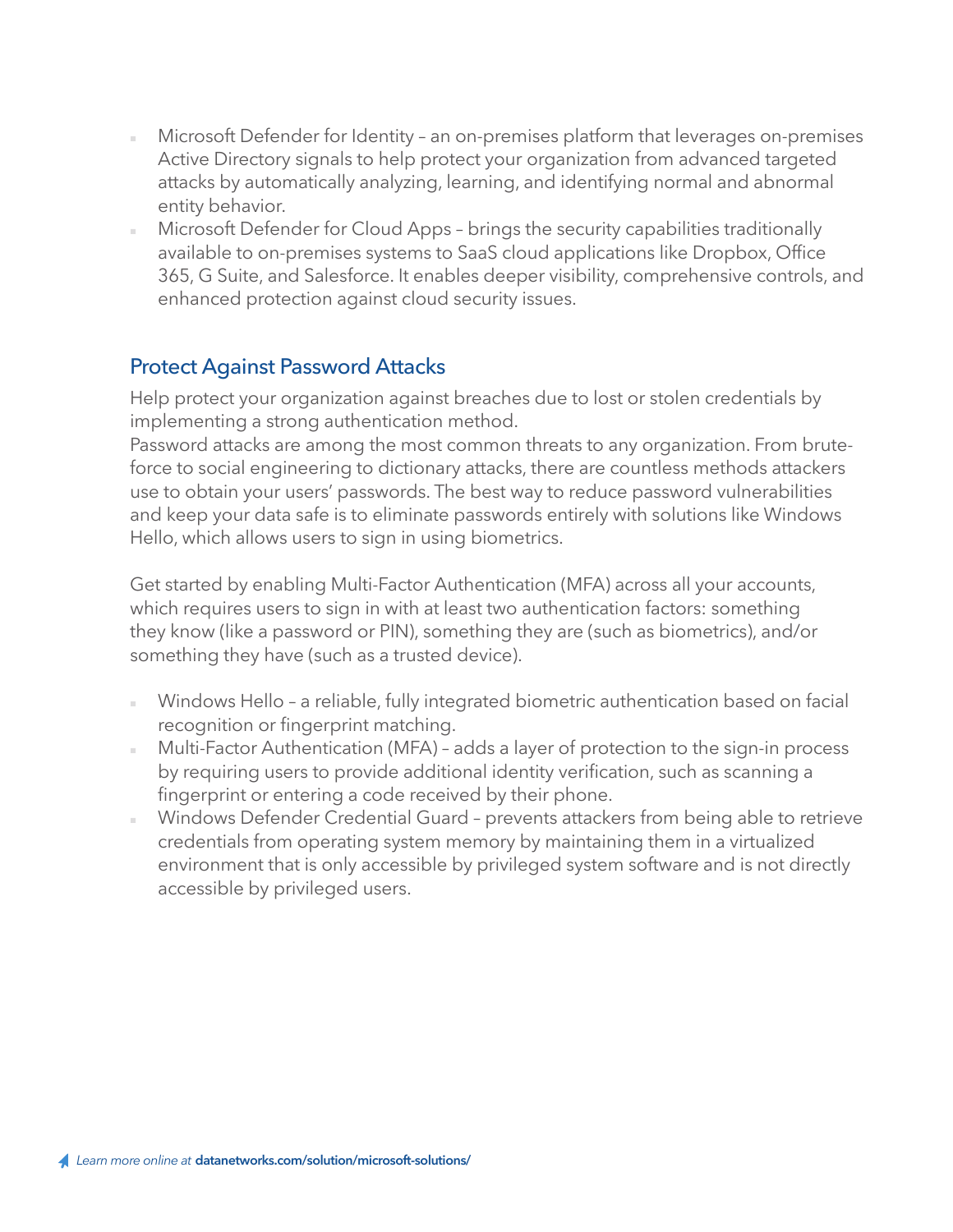### **Threat Protection**

#### Proactively guard against threats, identify breaches, and respond to attacks.

For even the most adept IT and incident response teams, effectively handling patching, malware threats, and intrusion detection can be cumbersome to manage. An effective Threat Protection solution enables your organization to remain constantly aware of the current landscape and identify attackers – and the attacks they are using – before they cause damage.

#### Protect Against Malware Attacks

Modern malware comes in a bewildering variety of forms, from computer viruses to worms to spyware. With so much of our lives spent online, and crucial files stored on our devices, it's important to have protection against viruses that can wreak havoc. In addition to personal vigilance and not opening suspicious links from unfamiliar or impersonating email accounts, protecting against malware attacks requires protective tools, such as Microsoft Defender and Windows Defender Device Guard. These tools constantly search and defend against security threats:

- Microsoft Defender Antivirus an antivirus protection program that offers tracking prevention to help manage how websites track your data, routinely updates, and has a password generator and monitor that informs you if any of your passwords have been compromised.
- Windows Defender Device Guard a security feature designed to use application whitelisting and code integrity policies to protect users' devices from malicious code that could compromise the operating system.

#### Manage Mobile Devices and Applications

Organizations and their workforces rely on mobile devices like smartphones, tablets, and laptops to complete their jobs. Since working remotely has become the new normal, mobile devices have become vital tools for productivity and efficiency. With these mobile devices accessing critical business data, they can threaten security if hacked, stolen, or lost. Protect your organizational data by implementing a mobile device management strategy leveraging modern capabilities such as Microsoft Endpoint Manager and Microsoft Enterprise Mobility + Security (EMS).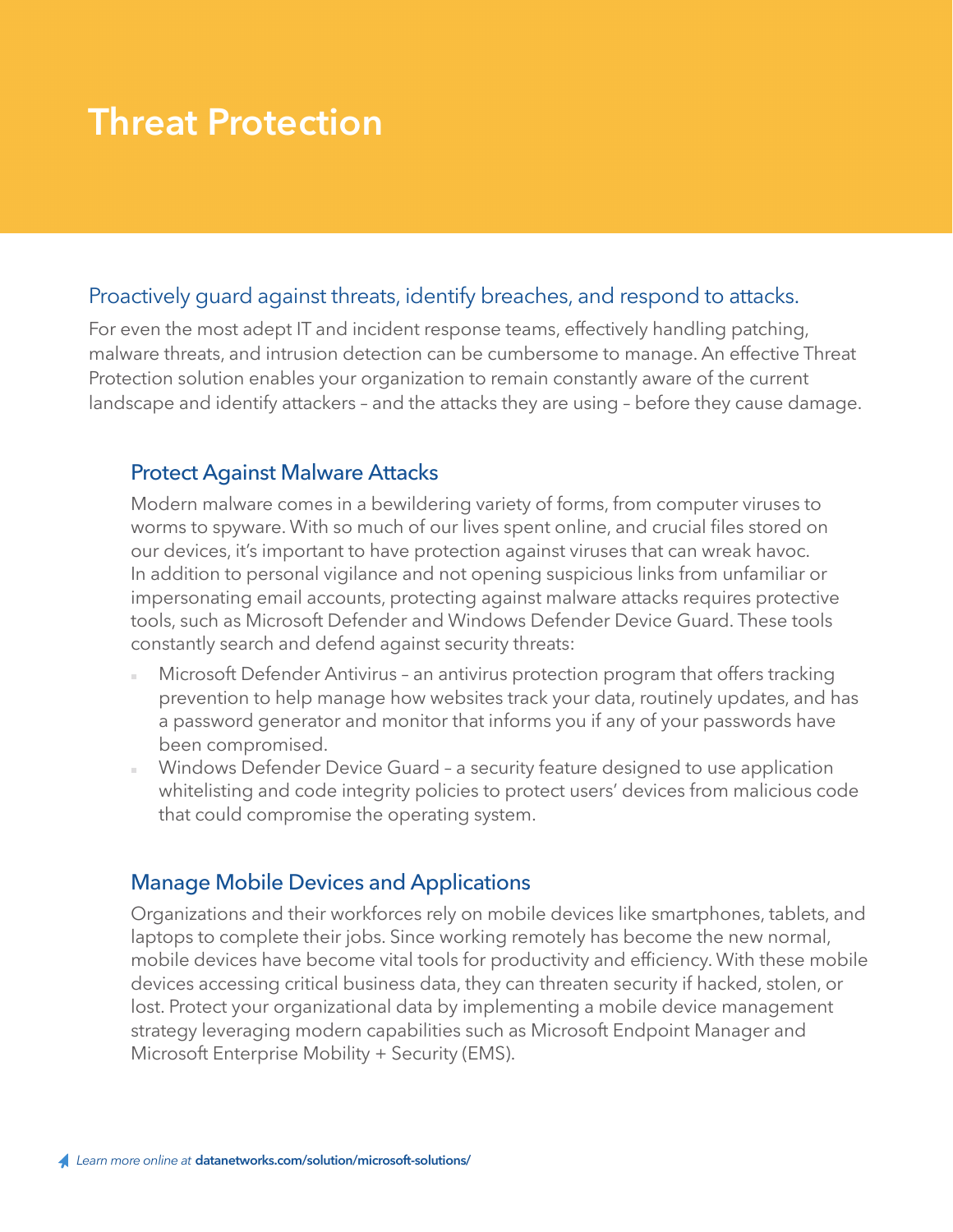- Microsoft Endpoint Manager a cloud-based service that helps provide endpoint security, device management, and intelligent cloud actions within a unified management platform by leveraging Microsoft Intune and Configuration Manager.
- Microsoft Enterprise Mobility + Security (EMS) provides an identity-driven mobile device security solution that offers a holistic approach leveraging a suite of security products, including Azure Active Directory, Microsoft Intune, Azure Information Protection, Microsoft Cloud App Security, Microsoft Advanced Threat Analytics, and Azure Advanced Threat Protection.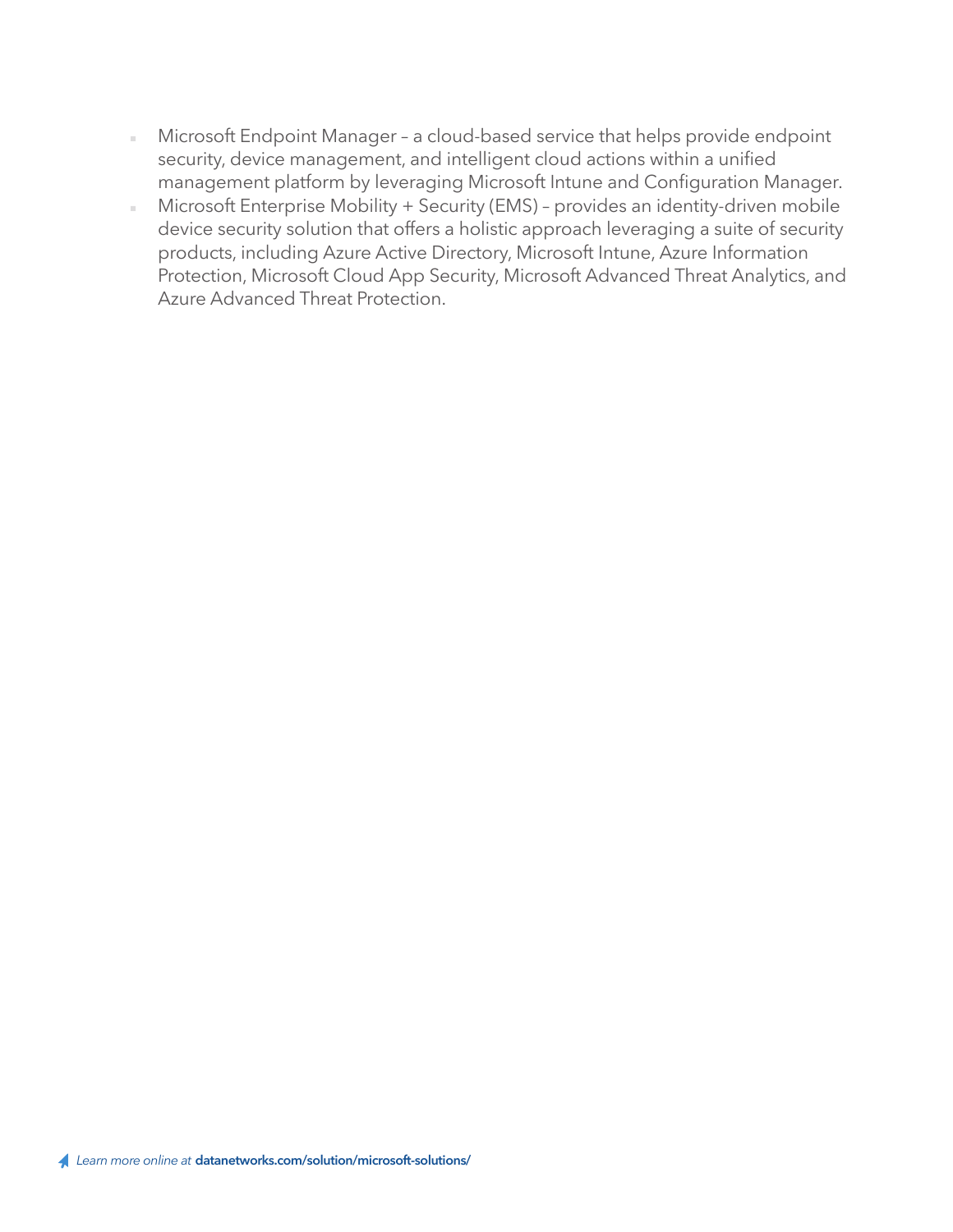## **Security Management**

#### Increase your resilience to protect against threats due to internal vulnerabilities.

Within the context of an organization's security program, the concept of "threat detection" is multifaceted, and even the best security programs must plan for worst-case scenarios when someone or something has slipped past defensive barriers and becomes a threat. Identify and mitigate potential threats to your organization due to breaches, misconfigurations, authentication misuse, loss of sensitive data, and other weaknesses by employing a security management solution.

#### Detect and Respond to Threats

Detect and properly neutralize threats before they can exploit any present vulnerabilities with Microsoft solutions that analyze the entirety of your security ecosystem to identify any malicious activity that could compromise your network.

- Microsoft Sentinel delivers intelligent security analytics and threat intelligence across the enterprise, providing a single solution for attack detection, threat visibility, proactive hunting, and threat response.
- Microsoft Defender for Cloud strengthens the security posture of cloud resources and protects workloads running in Azure, hybrid, and other cloud platforms.
- Azure Advisor provides recommendations based on your deployed Azure services configuration so you can enhance and refine your Azure services' cost, security, reliability, operational excellence, and performance.
- Microsoft Defender for Endpoint delivers preventative protection, post-breach detection, automated investigation, and response.

#### Protect Against Threats

Strengthen your security posture, protect against evolving threats, and continuously monitor and assess your security state across Azure, other clouds, and on-premises environments with Microsoft solutions that provide visibility into your virtual networks and can detect a wide variety of threats targeting your infrastructure.

Windows Server - uses transparent data encryption with Microsoft SQL Server to protect data at rest with real-time I/O encryption and decryption of data and log files.